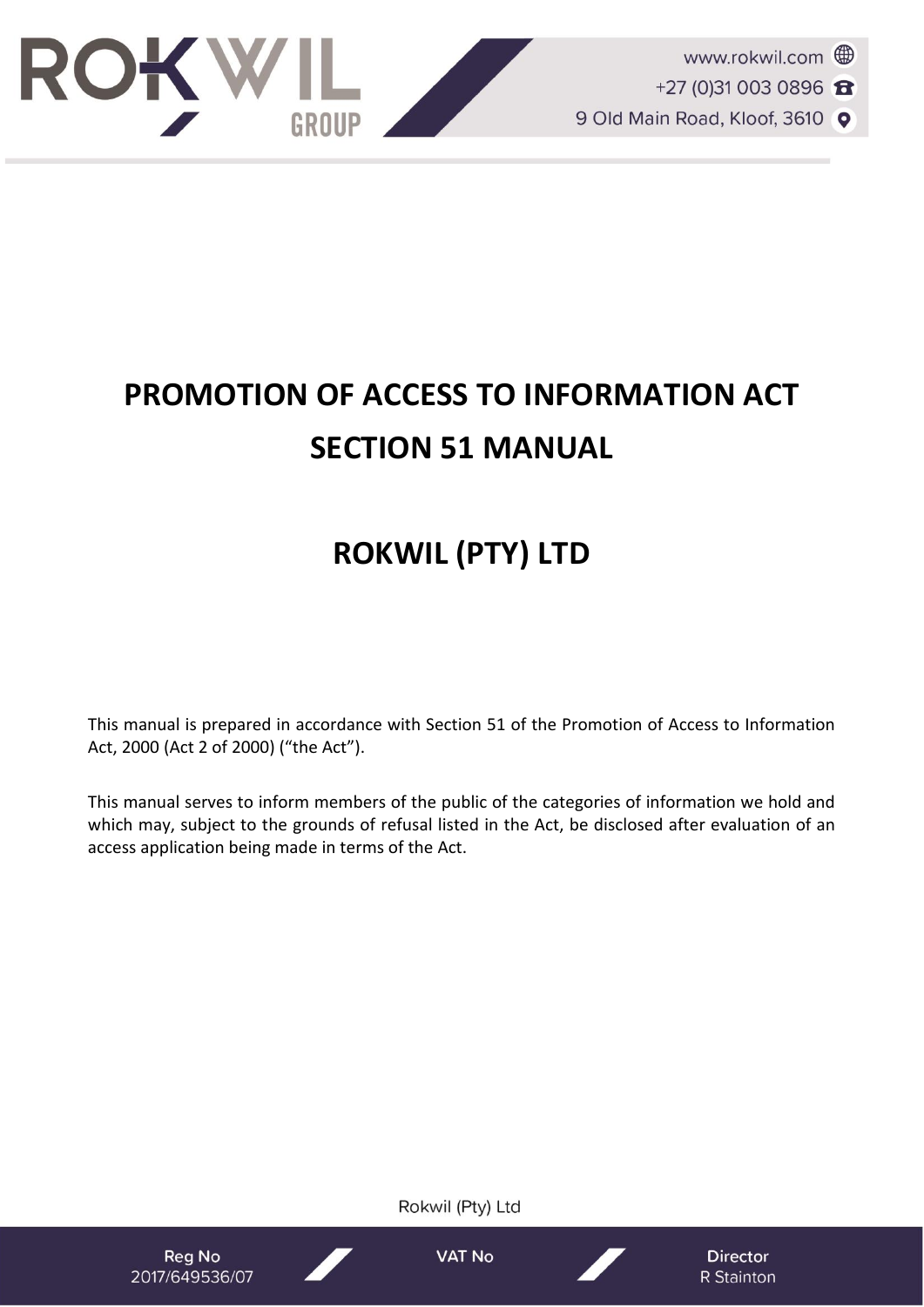### **CONTENTS**

- **1. Company Overview**
- **2. Company Details**
- **3. Guide of the South African Human Rights Commission**
- **4. Information Available Without Request**
- **5. Personal Records**
- **6. Categories of Records Held by the Company**
	- **6.1 Companies Act**
	- **6.2 Financial**
	- **6.3 Tax**
	- **6.4 Personnel**
	- **6.5 Operational**
	- **6.6 Clients**
	- **6.7 Supplier and Service Providers**
	- **6.8 Communications**
	- **6.9 Website**
- **7. Processing of Personal Information**
- **8. Request Procedure**
	- **8.1 Personal Requester**
	- **8.2 Other Requester**
- **9. Grounds for Refusal of a Request**
- **10. Refusal of Request for Information 10.1 Internal Remedies 10.2 External Remedies**
- **11. Decision**
- **12. Prescribed Fees 12.1 Request Fee 12.2 Access Fee**
- **13. Availability of this Manual**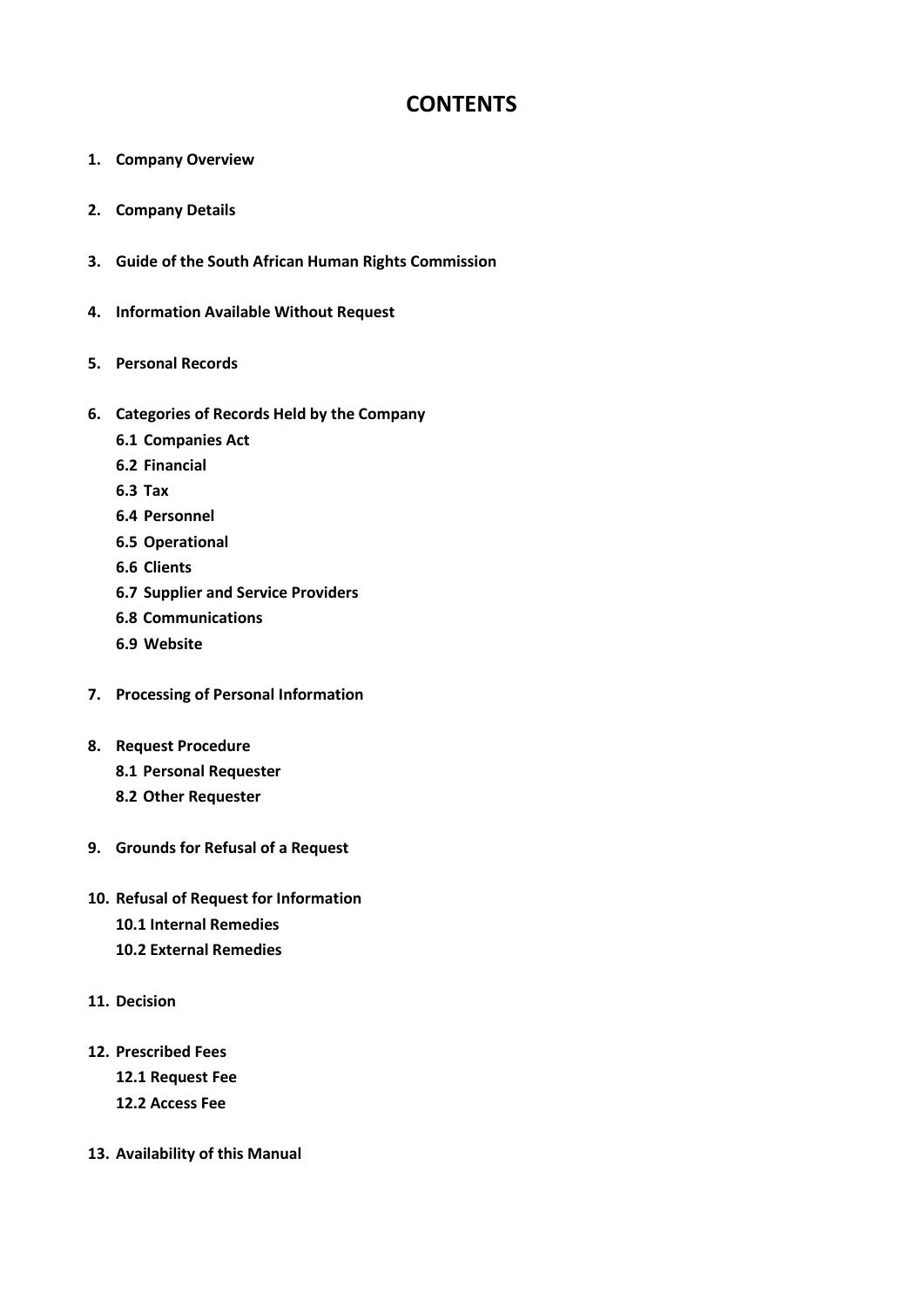#### **1. COMPANY OVERVIEW**

Rokwil (Pty) Ltd was established in 2001 and is an integrated property development and civils operation. Rokwil's head office is in Hillcrest and incorporates a number of related entities, the largest of which is its civil engineering and bulk earthworks company, Rokwil Civils (Pty) Ltd.

Rokwil Civils was established in 2015 and offers mass earthworks projects to the delivery of infrastructure such as sewer, water and roads. Our target market is large projects within the region, a number of which we have successfully delivered and completed over the last few years.

#### **2. COMPANY DETAILS**

*(Information required under section 51(1)(a) of the Act)*

| Name of Company         | Rokwil (Pty) Ltd                               |
|-------------------------|------------------------------------------------|
| <b>Physical Address</b> | 8 Bishops Court, Warrior Road, Hillcrest, 3630 |
| <b>Postal Address</b>   | 39 Willingdon Avenue, Kloof, 3610              |
| Head of Company         | Rod Stainton                                   |
| <b>Telephone Number</b> | +27 31 003 0896                                |
| Email                   | rod@rokwil.com                                 |

#### **3. GUIDE OF THE SOUTH AFRICAN HUMAN RIGHTS COMMISSION**

*(Information required under section 51(1)(b) of the Act)*

A guide to the Act is available from the South African Human Rights Commission. The guide contains such information as may reasonably be required by a person who wishes to exercise any right contemplated in the Act.

Any enquiries on how to use the Act should be directed to:

The South African Human Rights Commission PAIA Unit (the Research and Documentation Department) Private Bag 2700 Houghton 2041 Telephone: +27 11 484 8300 Email: [paia@sahrc.org.za](mailto:paia@sahrc.org.za) Website: [www.sahrc.org.za](http://www.sahrc.org.za/)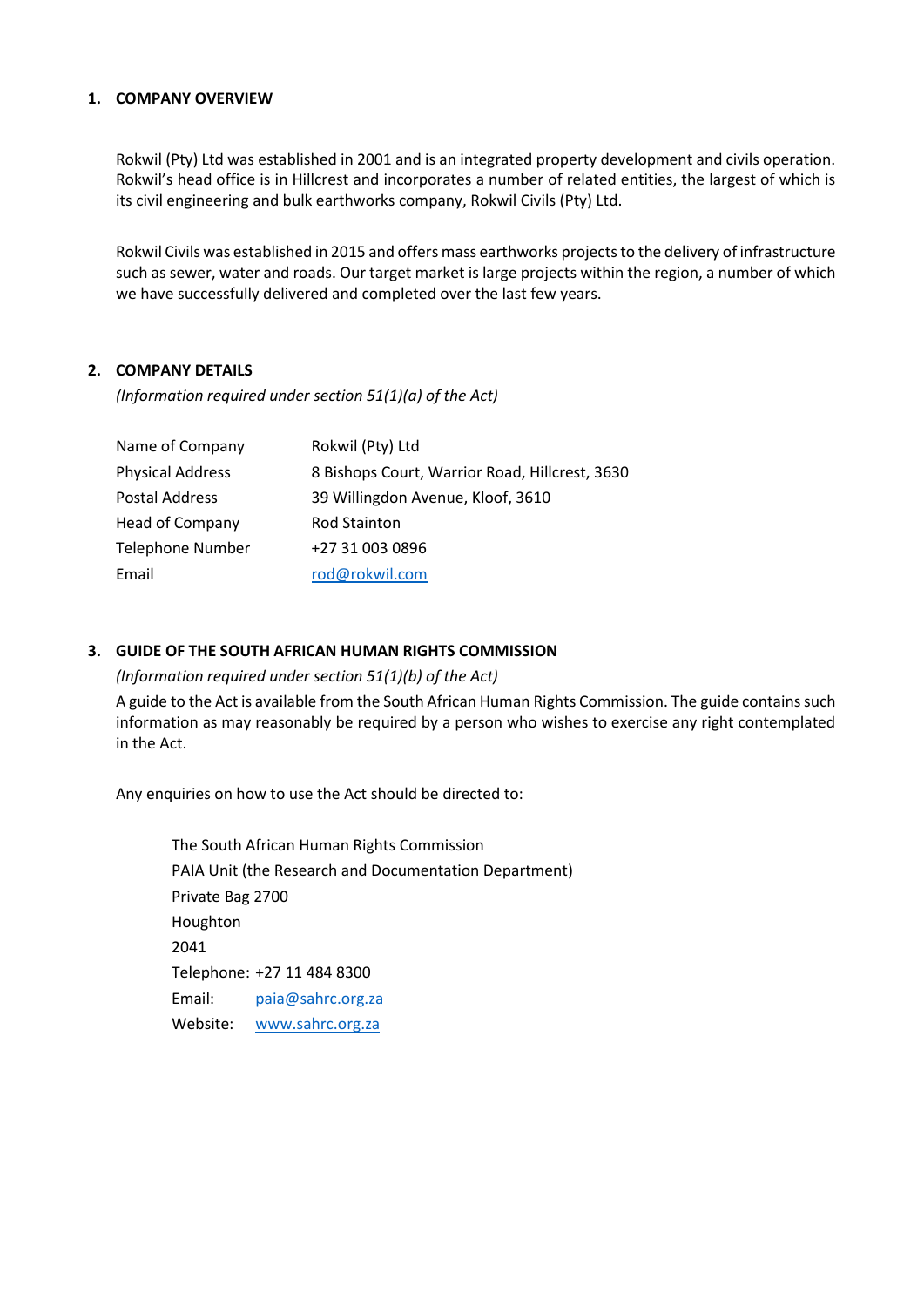#### **4. INFORMATION AVAILABLE WITHOUT REQUEST**

*(Information required under section 51(1)(c) of the Act)*

Records of information needed in the day-to-day running of the Company are available without a person having to request access in terms of this Act. This information is of little or no use to persons outside the company. Examples of such information are internal phone lists, company policies, contracts, employee records and general accounting records.

#### **5. PERSONAL RECORDS**

*(Information required under section 51(1)(d) of the Act)*

Records of personal information are kept in accordance with legislation as is applicable to Rokwil (Pty) Ltd, which includes but is not limited to:

- Companies Act 71 of 2008
- Income Tax Act 58 of 1962
- Unemployment Insurance Act 63 of 2001
- Unemployment Insurance Contributions Act 4 of 2002
- Value Added Tax Act 89 of 1991
- Basic Conditions of Employment Act 75 of 1997
- Labour Relations Act 66 of 1995
- Employment Equity Act 55 of 1998
- Skills Development Act 97 of 1998
- Skills Development Levies Act 9 of 1999
- Occupational Health and Safety Act 85 of 1993
- Compensation for Occupational Injuries and Diseases Act 130 of 1993
- Broad-based Black Economic Empowerment Act 53 of 2003
- Electronic Communications Act 36 of 2005
- Promotion of Access to Information Act 2 of 2002
- Protection of Personal Information Act 4 of 2013
- Protected Disclosures Act 26 of 2000
- National Road Traffic Act 93 of 1996

#### **6. CATEGORIES OF RECORDS HELD BY THE COMPANY**

*(Information required under section 51(1)(e) of the Act)*

We hold records in the categories listed below. **The fact that we list a record type here does not necessarily mean that we will disclose such records**, and all access is subject to the evaluation processes outlined herein, which will be exercised in accordance with requirements of the Act.

#### **6.1 Companies Act Records**

• Documents of incorporation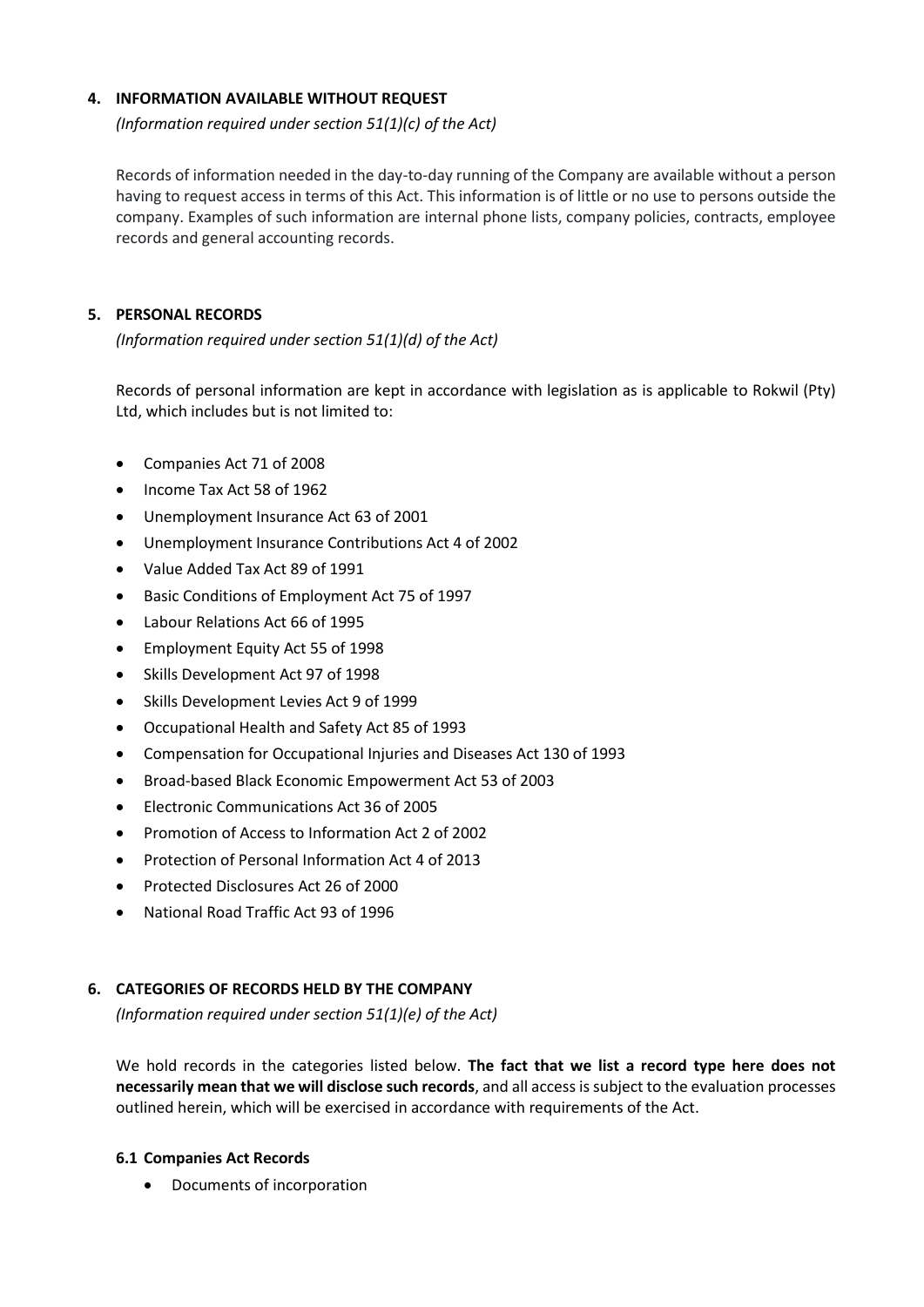- Memorandum of Incorporation
- Minutes of Board of Directors meetings
- Records relating to the appointment of directors and other officers

#### **6.2 Financial Records**

- Annual Financial Statements
- Tax Returns
- Accounting records
- Banking records
- Bank statements
- Electronic banking records
- Assets register
- Rental agreements
- Invoices

#### **6.3 Tax Records**

- PAYE records
- Documents issued to employees for income tax purposes
- Records of payments made to SARS on behalf of employees
- All other statutory compliances (VAT, Skills Development Levies, UIF, Workmen's Compensation)

#### **6.4 Personnel Documents and Records**

- Employment contracts
- References from previous employers
- Employment Equity Plan
- Disciplinary records
- Termination records
- Performance records
- Salary records
- Disciplinary code
- Leave records
- Training records
- Training manuals
- Training plan

#### **6.5 Operational Information**

- Internal phone and email lists
- Company Whatsapp groups?
- Address lists
- Biometrics
- Licences
- Tender applications
- Consents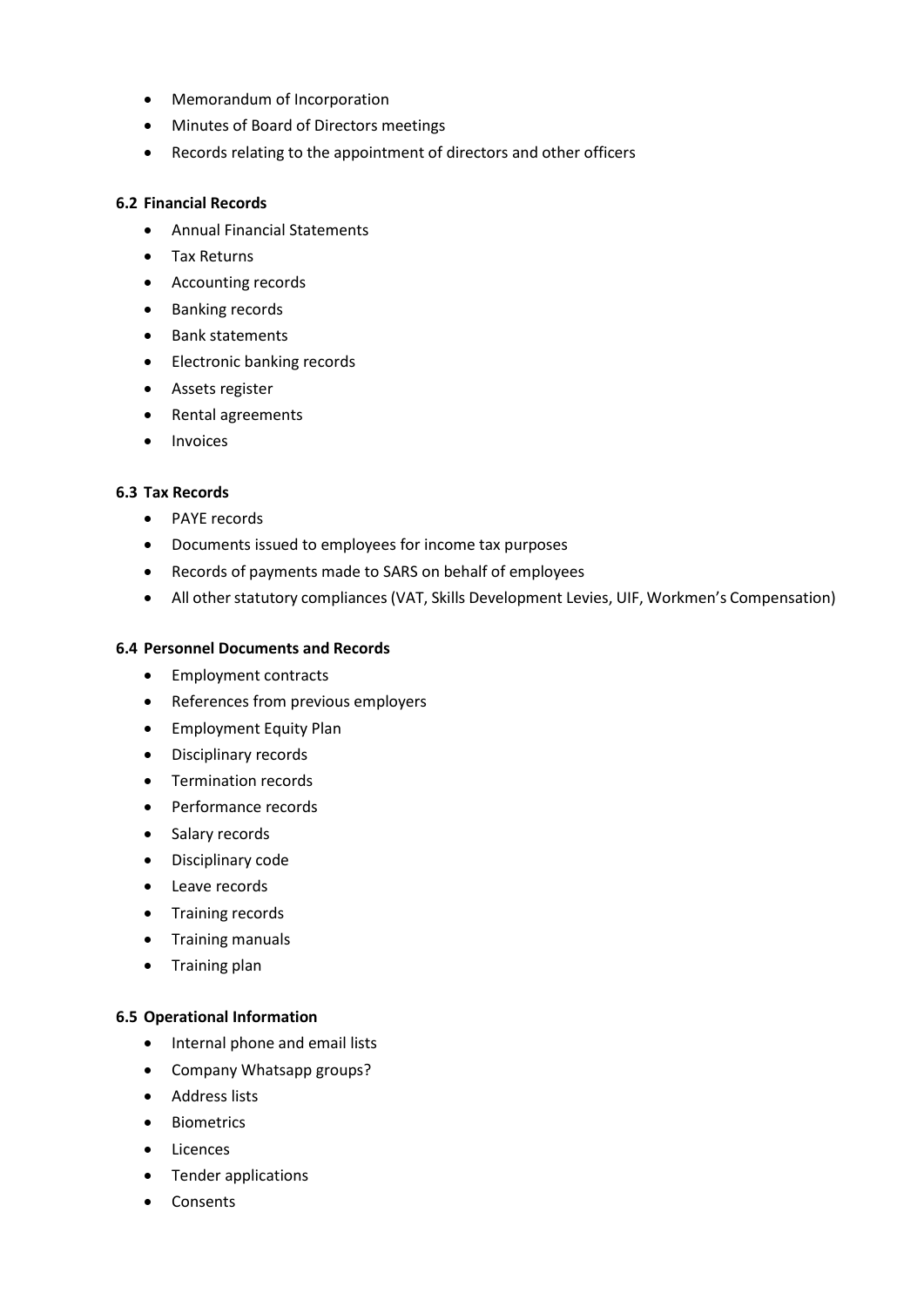- Policies and procedures
- Marketing records
- Insurance records

#### **6.6 Client Records**

- Client lists
- Funding records
- Agreements
- Consents
- Needs assessments
- Financial and accounts information
- Research information
- Evaluation records
- Profiling and similar information

#### **6.7 Supplier and Service Provider Records**

- Supplier registrations
- Contracts
- Confidentiality agreements and non-disclosure agreements
- Communication
- Delivery records
- Commissioned work and similar information

#### **a. Communications**

Correspondence between persons within and without Rokwil (Pty) Ltd unless deemed private and confidential

#### **6.9 Website**

The website address is [http://www.rokwil.com](http://www.rokwil.com/) and is accessible to anyone who has access to the internet. The website contains various categories of information relating to the company.

#### **7. PROCESSING OF PERSONAL INFORMATION**

The Company uses the personal information under its care in the following ways:

- Administration of collective investment schemes
- Rendering service according to instructions given by clients
- Staff administration
- Keeping of accounts and records
- Complying with tax laws

Details of employees may include: gender, pregnancy, marital status, colour, age, language, education information, financial information, employment history, ID number, finger prints, physical and postal address, contact details, opinions, criminal behaviour and well-being.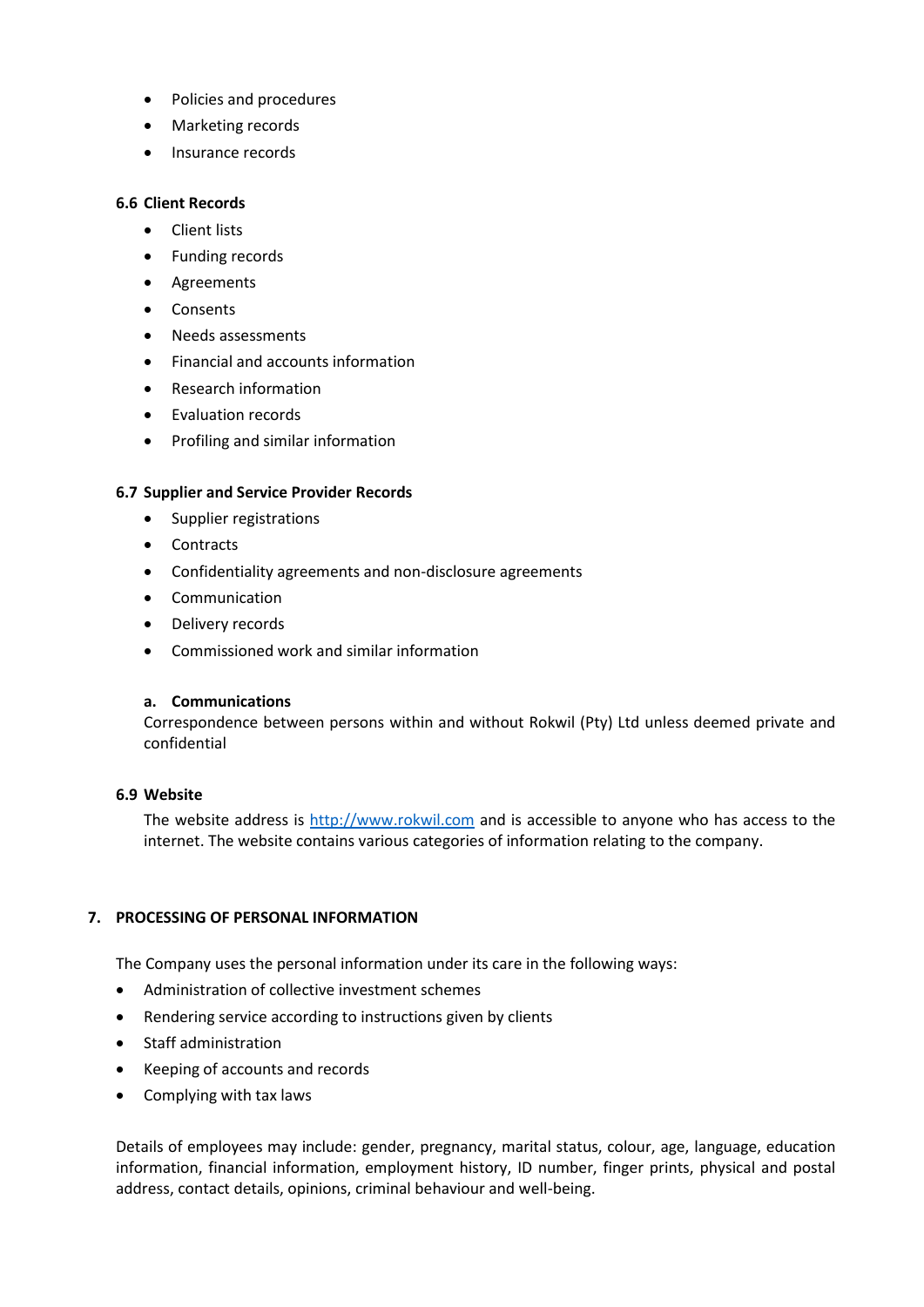#### **8. REQUEST PROCEDURE**

Records held by the Company may be accessed on request only once the requirements for access have been met. A requester is any person making a request for access to a record of the Company and in this regard, the Act distinguishes between two types of requesters, namely:

#### **Personal Requester**

A personal requester is a requester seeking access to a recording containing personal information about the requester. Subject to the provisions of the Act and applicable law, the Company will provide the requested information, or give access to any record with regard to the requester's personal information. The prescribed fee for reproduction of information will be charged by the Company.

#### **Other Requester**

This requester (other than a personal requester) is entitled to request access to information pertaining to third parties. However, the Company is not obliged to grant access prior to the requester fulfilling the requirements for access in terms of the Act. The prescribed fee for reproduction of the information will be charged by the Company.

A requester must comply with all the procedural requirements contained in the Act relating to a request for access to a record. The requester must complete the prescribed access form (Annexure A) to make the request for access to a record. The completed form, together with payment of a request fee and deposit (if applicable) must be submitted to the head of Rokwil (Pty) Ltd, or the authorised Deputy Information Officer, using the company postal, physical or email address provided above.

The form requires the requester to provide the following information:

- sufficient detail to enable the Information Officer to identify the requester
- sufficient detail to enable the Information Officer to identify the record/s requested
- the form of access required
- the requester's postal address in South Africa or an email address
- identification of the right sought to be exercised or protected
- an explanation on why the requested record is required to exercise or protect that right
- the manner in which the requester wishes to be informed of the decision on the request if in a manner in addition to written notification
- if a request is made on behalf of another person, the requester must submit proof of the capacity in which the requester is making the request, to the satisfaction of the head of Rokwil (Pty) Ltd.

A requester must state that he or she requires the information in order to exercise or protect a right, and clearly state the nature of the right to be exercised or protected. The requester must also provide an explanation of why the request record is required for the exercise or protection of that right.

Requesters are cautioned that failure to provide all of the information listed above will delay the process while the company requests this additional information. The prescribed time period will not commence until all pertinent information has been submitted by the requester.

If an individual is unable to complete the prescribed form because of illiteracy or disability, such a person may make the request orally to the Information Officer.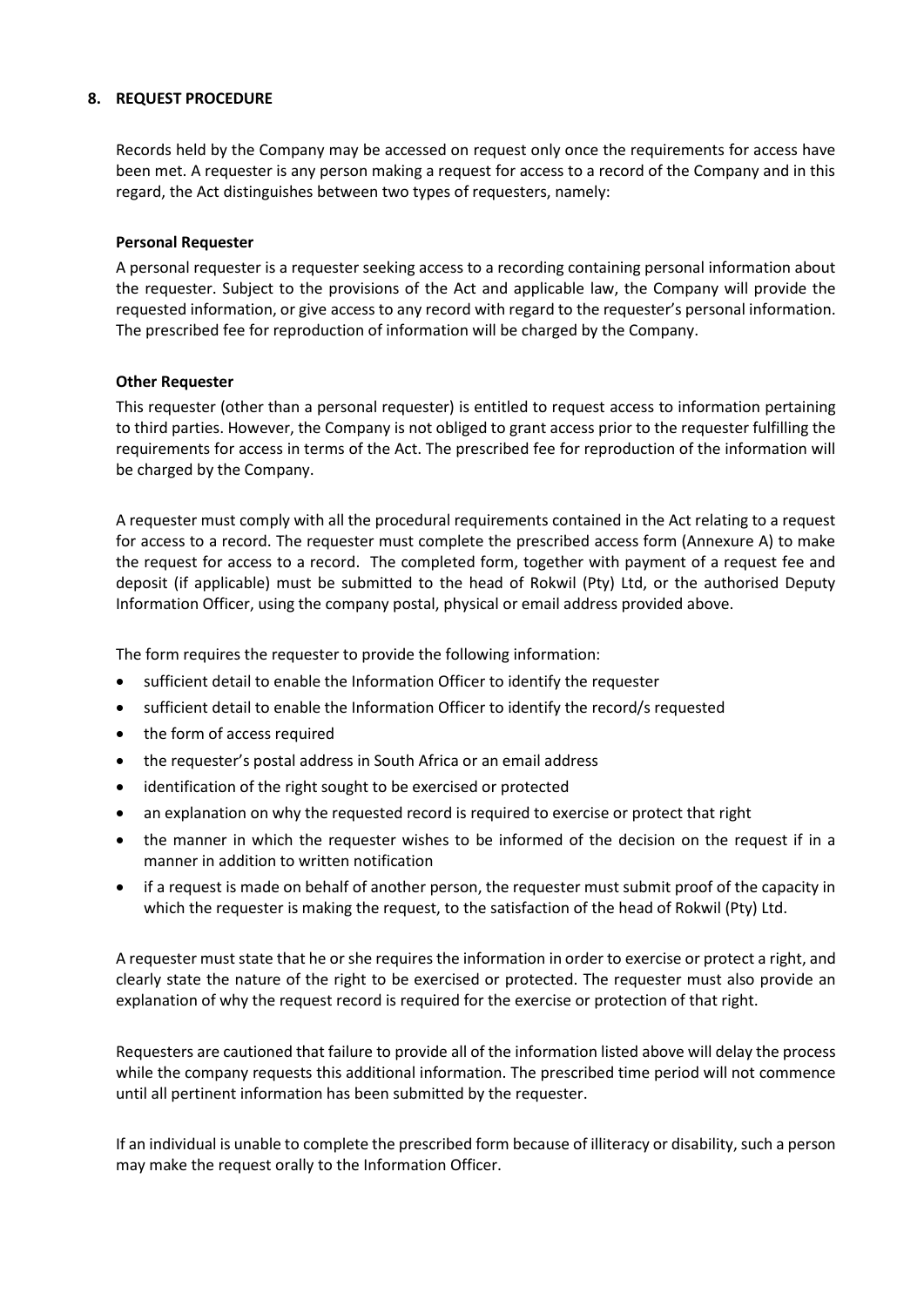The Company will process a request within 30 days, unless the requester has stated special reasons which would satisfy the Information Officer that circumstances dictate that this time period not be complied with.

The requester shall be informed in writing whether access has been granted or denied. If the requester requires the reason/s for the decision in any other manner, he or she must state the manner and the particulars required.

#### **9. GROUNDS FOR REFUSAL OF A REQUEST**

Potential requesters are cautioned that a request may be declined in accordance with one of the prescribed grounds in terms of the Act, namely:

**Section 63** of the Act prohibits unreasonable disclosure of the personal information of third parties to requesters. This includes the personal information of deceased persons. Section 63(2) does provide exceptions to this which should be borne in mind by the Information Officer considering such a request.

**Section 64** mandates that a request must be refused if it relates to records containing third party information pertaining to:

- trade secrets;
- financial, business, scientific or technical information where disclosures would be likely to cause harm to the business or financial interests of that third party; or
- information supplied in confidence by the third party, the disclosure of which could reasonably be expected to put the third party at a disadvantage in contractual or other negotiations, or prejudice the third party in business competition.

**Section 65** prohibits disclosure of information if such disclosure would constitute a breach of any duty of confidentiality owed to a third party in terms of an agreement.

In terms of **Section 66**, a company must refuse a request if disclosure could reasonably be expected to:

- endanger the life or physical safety of an individual;
- prejudice or impair the security of a building, structure or system, means of transport or other property; or
- methods, systems, plans or procedures for the protection of an individual in accordance with a witness protection scheme or safety of the public.

Section 67 mandates the refusal of a request if the record is privileged from production in legal proceedings, unless the person entitled to the privilege has waived. It.

Similar to Section 64, **Section 68** pertains to records containing information about the Company itself and, unlike the other provisions pertaining to decline of a request, is discretionary rather than mandatory. The Company may refuse access to a record if the record:

- contains trade secrets of the Company;
- financial, business, scientific or technical information where disclosures would be likely to cause harm to the business or financial interests of the Company;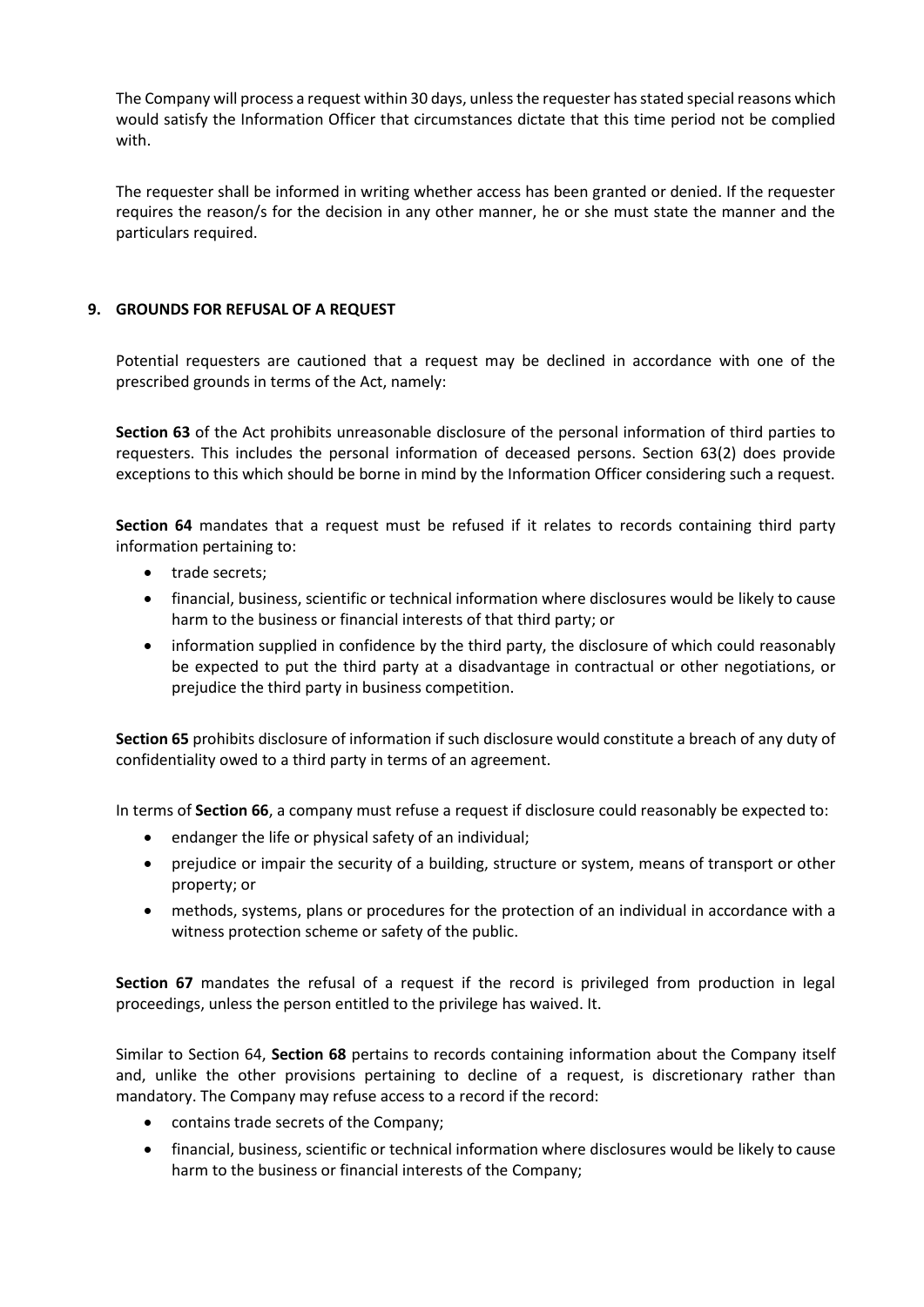- contains information which, if disclosed, could reasonably be expected to put the Company at a disadvantage in contractual or other negotiations, or prejudice the Company in business competition; or
- consists of a computer programme owned by the Company.

**Section 69** prohibits the disclosure of information about research where disclosure is likely to expose the third party, the person conducting the research on behalf of the third party, or the subject matter of the research to a serious disadvantage. Disclosure is discretionary if such research pertains to the Company itself.

Notwithstanding any of the above provisions, **section 70** provides that a record must be disclosed if its disclosure would:

- reveal evidence of a substantial contravention of, or failure to, comply with the law, or imminent and serious public safety or environmental risk; and
- the public interest in the disclosure clearly outweighs the harm.

#### **10. REFUSAL OF REQUEST FOR INFORMATION**

#### **10.1 Internal Remedies**

The Company does not have internal appeal procedures. As such, the decision made by the Information Officer pertaining to a request is final. Requesters will have to exercise external remedies at their disposal if a request is refused, and the requester is not satisfied with the response provided by the Information Officer.

#### **10.2 External Remedies**

A requester that is dissatisfied with the Information Officer's refusal to disclose information, may within 30 days of notification of the decision, apply to a court for relief. Likewise, a third party dissatisfied with the Information Officer's refusal to grant a request for information, may within 30 days of notification of the decision, apply to a court for relief. For purposes of the Act, courts that have jurisdiction over these applications are the Constitutional Court, the High Court or another court of similar status.

#### **11. DECISION**

The Company will, within 30 days of receipt of a request, decide whether to grant or decline a request and give notice with reasons (if required) to that effect. The 30-day period within which the Company has to decide whether to grant or refuse a request, may be extended for a further period of not more than 30 days if the request is for a large quantity of information, or the request requires as search for information held at another office of the Company and the information cannot reasonably be obtained within the original 30-day period.

The Information Officer will notify the requester in writing should an extension be necessary.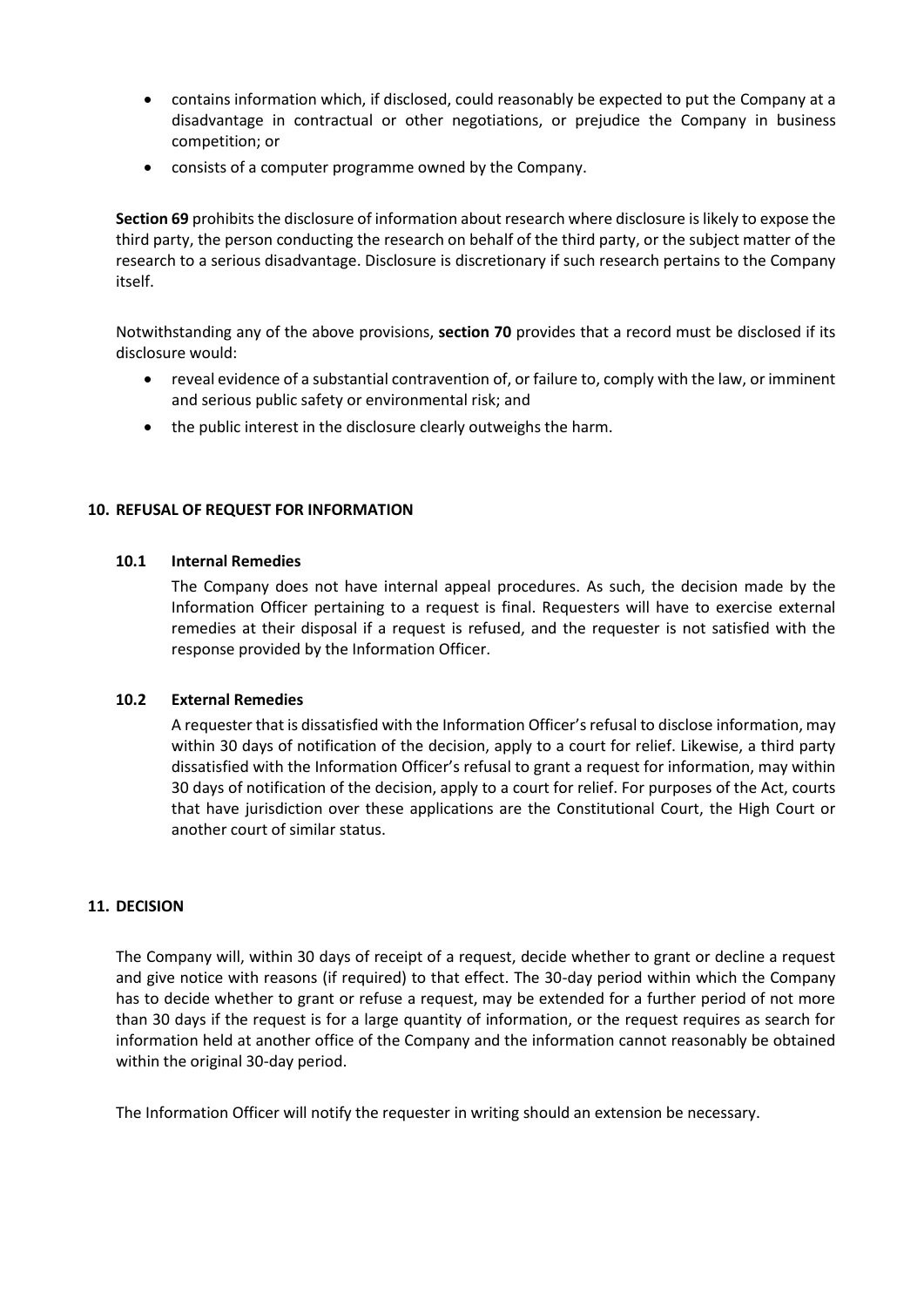#### **12. PRESCRIBED FEES**

The Act provides for two types of fees, namely:

#### **12.1 Request Fee**

A Request Fee of is a form of administration fee to be paid by all requesters except personal requesters, before the request is considered. The Request Fee is **R75** and is not refundable.

| <b>Reproduction of Information Fees</b>                                |        |
|------------------------------------------------------------------------|--------|
| Information in an A4 size page photocopy or part thereof               |        |
| A printed copy of an A4 page or part thereof                           |        |
| A copy in computer-readable format:                                    |        |
| <b>Stiffy Disk</b>                                                     | R7,50  |
| Compact Disk (CD)                                                      | R70,00 |
| A transcription of an audio record for an A4-siza page or part thereof |        |
| A copy of an audio record                                              |        |
| A transcription of visual images in an A4-siza page or part thereof    |        |
| A copy of visual images                                                |        |

#### **12.2 Access Fee**

An Access Fee is paid by all requesters in the event that a request for information is granted, except in those instances where payment of an Access Fee is excluded in terms of the Act Section 54(8).

After the Information Officer has made a decision on the request, the requester must be notified in the required form. If the request is granted, then a further Access Fee must be paid for the reproduction and for search and preparation and for any time that has exceeded the prescribed six hours to search and prepare the record for disclosure.

If the Search for the record has been made and the preparation of the record for disclosure, requires more than the hours prescribed in the regulations for this purpose, the Information Officer will notify the requester to pay, as a deposit, one-third of the prescribed portion of the Access Fee which would be payable if the request is granted.

The Information Officer shall withhold a record until the requester has paid the fees as indicated in the prescribed Fee Structure below.

| <b>Access of Information Fees</b>                                      |        |
|------------------------------------------------------------------------|--------|
| Information in an A4 size page photocopy or part thereof               |        |
| A printed copy of an A4 page or part thereof                           |        |
| A copy in computer-readable format:                                    |        |
| <b>Stiffy Disk</b>                                                     | R7,50  |
| Compact Disk (CD)                                                      | R70,00 |
| A transcription of an audio record for an A4-siza page or part thereof |        |
| A copy of an audio record                                              |        |
| A transcription of visual images in an A4-siza page or part thereof    |        |
| A copy of visual images                                                |        |